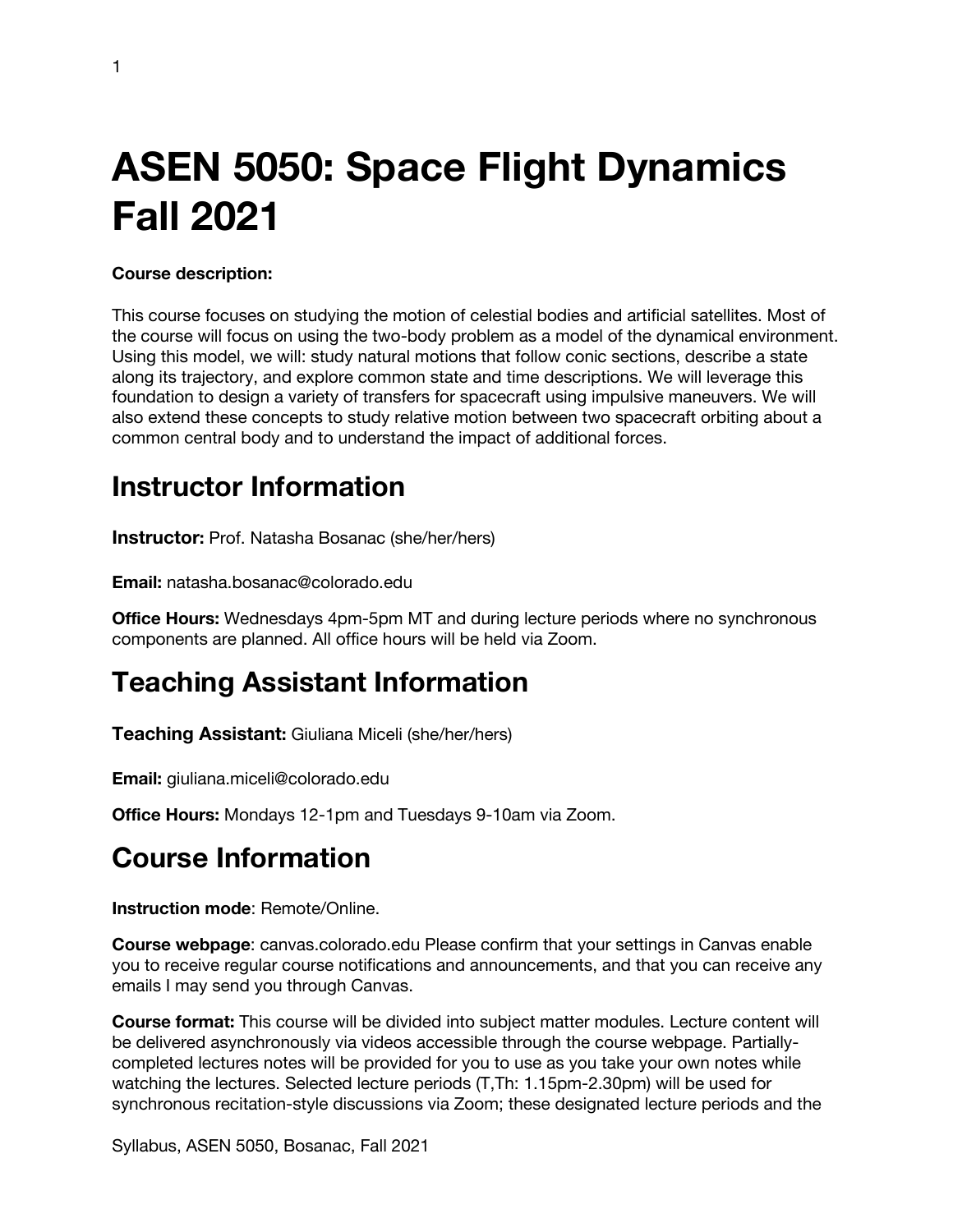associated logistics for participation will be noted in Canvas. To ensure flexibility in your participation in this course, I will not monitor or mandate attendance during these synchronous discussions; parts of these sessions will be recorded and videos made available so that you can watch them later if you are unable to attend. However, if you are registered in the -001 section and/or are available at the designated course time, I strongly encourage you to attend and actively participate in the synchronous discussions. Office hours will be held weekly but will not be recorded. You may attend office hours either to ask us questions or to work with other students. You may also use Piazza to ask questions to your peers and the instructional team questions as you work through concepts and homeworks.

**Notes**: Lecture notes, lecture videos, videos of the synchronous discussions, and any course materials provided to you may not be distributed publicly or shared with individuals who are not registered in the course this semester without instructor consent. In addition, the information contained within this syllabus is subject to change as needed during the pandemic.

**Recommended prerequisites:** ASEN 3200 or equivalent, or instructor permission required. As a result, this course will assume foundational mathematical knowledge on concepts such as vector and matrix operations, ordinary differential equations, and geometry, and fundamental dynamics. Degree credit not granted simultaneously for this course and ASEN 5052.

### **Textbooks**

Due to the global pandemic that has interrupted our lives, a textbook will not be required this semester for this course. However, an optional textbook that is typically used in this course is: David A. Vallado, "Fundamentals of Astrodynamics and Applications, 4th Edition", 2013, ISBN: 978 11881883180. An errata document and optional reading assignments will be provided for this edition. Links to additional optional and freely-available resources will be provided on the Canvas page where needed throughout the semester.

### **Software**

Numerical software packages, such as MATLAB (recommended) or Python, may be used.

Throughout the semester, you will supplement your understanding of foundational astrodynamics concepts with industry-standard software, selecting either GMAT or STK. Neither of these software may be accessible to users of assistive technology. If you use assistive technology to access the course material, please contact me as soon as possible.

We will use Zoom for the synchronous course components and office hours; please ensure you have the most recent version of Zoom installed on your device. Please also feel free to use Zoom in a manner that you feel comfortable with. For instance, while turning on your video facilitates group discussion and collaboration, it is certainly not required; there are many reasons why you may be unable or uncomfortable with this and I will respect your decision.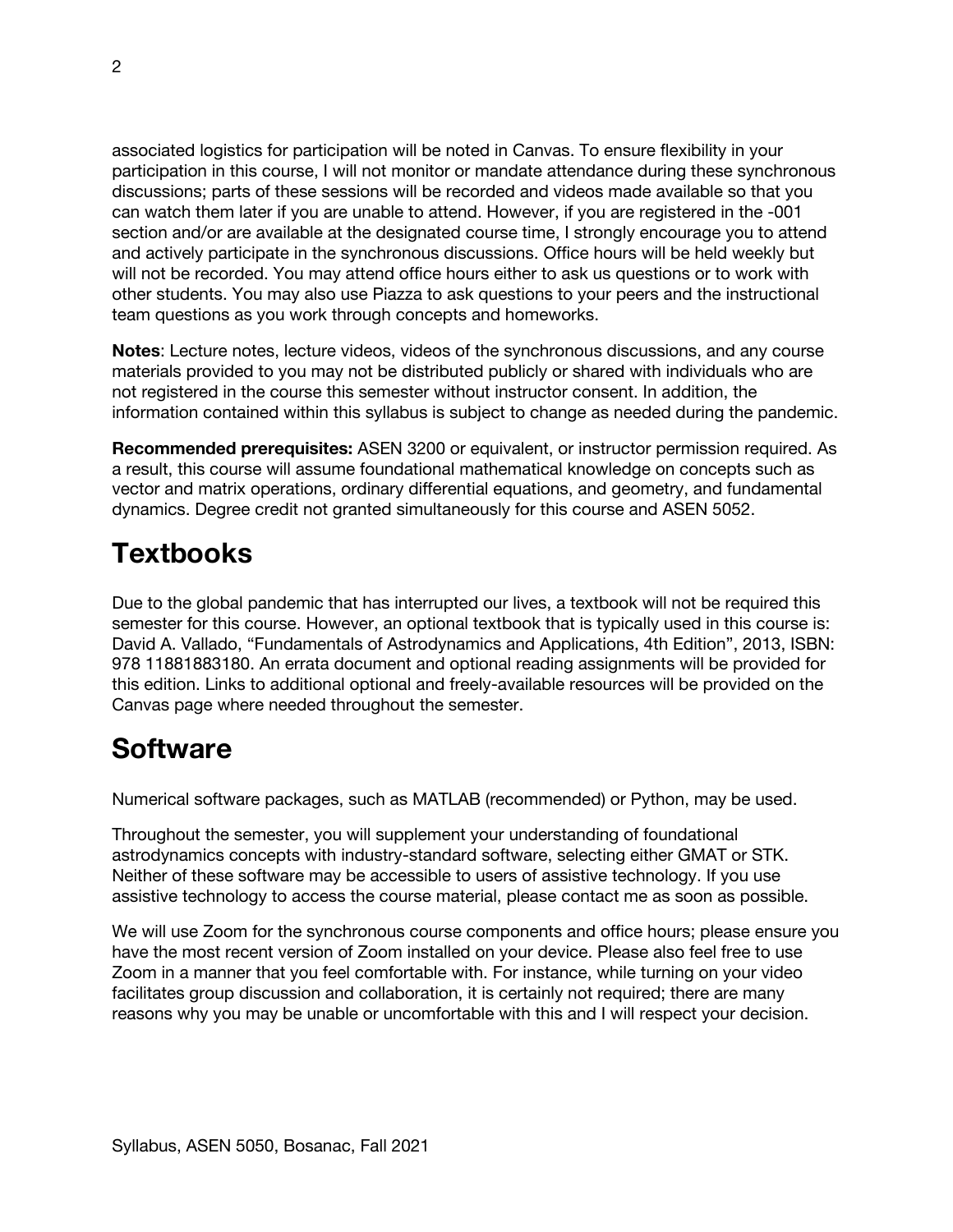# **Grading Policy**

Take Home Exam 1: 25%

Take Home Exam 2: 25%

Homework: 50%

### **Important Dates**

A course schedule including topics and assessment due dates will be made available on the course webpage. Exams are scheduled as follows:

Take Home Exam 1: assigned 9/30 and due 10/5

Take Home Exam 2: assigned 11/11 and due 11/16

**Note:** Assessment dates are subject to change, if needed

### **Assessment Policies**

#### **Homework Assignments**

Homework assignments throughout the semester will feature a combination of derivations, analysis, calculations and creating simulations. Homework submissions will be graded on both the accuracy of the answers and the accompanying working/discussion. Homework submissions – including those that require implementing numerical procedures – require a clear and technically precise discussion that demonstrates an understanding of the problem via the following elements: discussion of relevant theory and technical details, correct notation and terminology, diagrams (where appropriate), complete description of the solution approach to a problem, listing intermediate steps and quantities, description of the results, analysis of the results, and justification of the results. Where appropriate, the text of any computational scripts must be appended to the end of your homework submission. However, a commented script/code alone is not considered a sufficient homework submission: for full credit, a separate write-up (by hand or typed using word-processing software) with the components described above must accompany the solution to each problem (unless otherwise specified).

For any writeups, you are welcome to either hand-write or type in word-processing software your responses; please ensure they are clear and legible. Box/highlight final answers with units specified. Commented code (full or in snippets) does not constitute a write-up and will not receive full credit.

You are welcome to collaborate with your peers to discuss solution approaches, compare results and debug numerical procedures. However, you must write your own scripts, implement your own scenarios in STK or GMAT and write up your own responses. Copying material from any person or resource (including previous solutions) is plagiarism and is an Honor Code violation.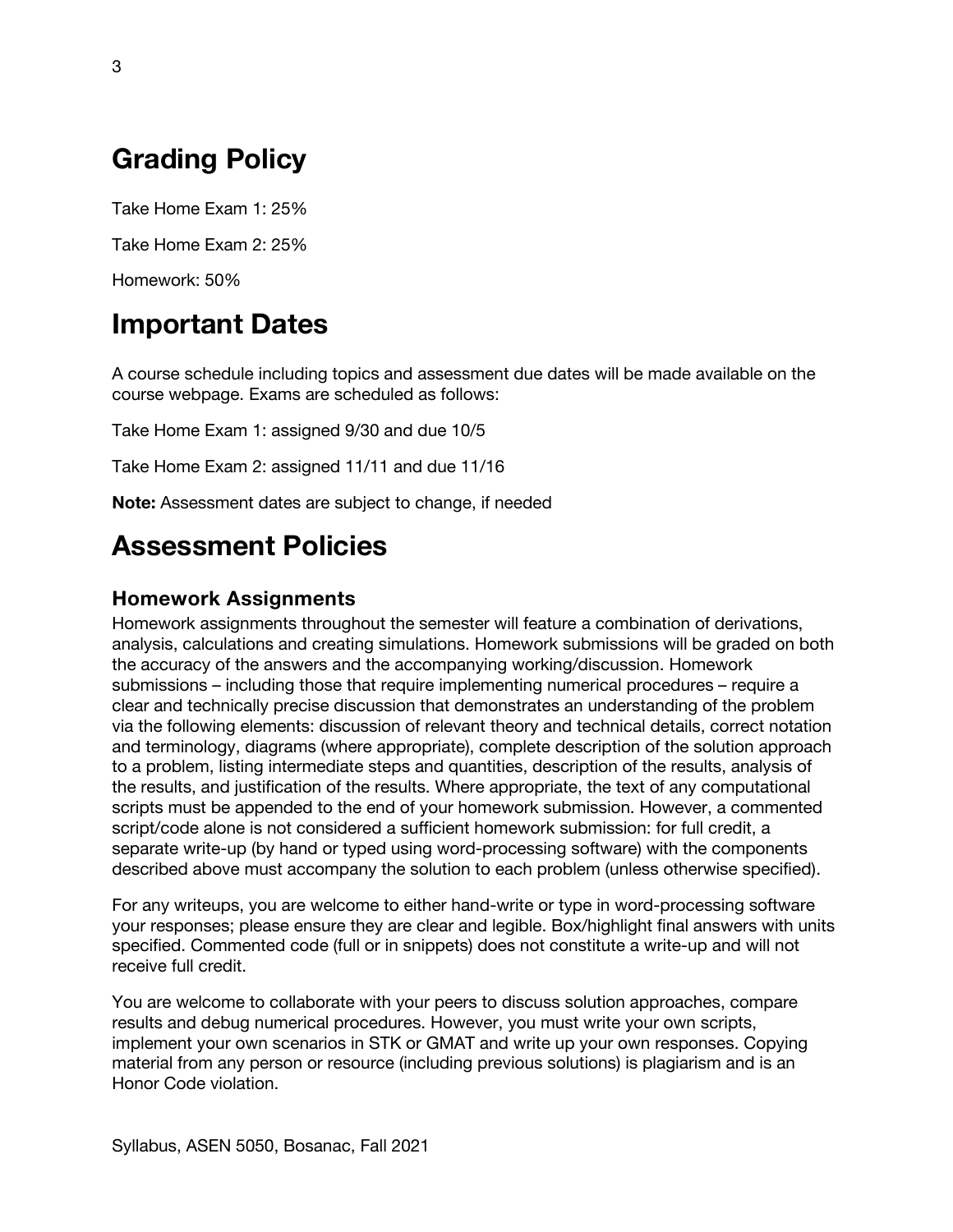Although each homework assignment will have several problems, all problems may not be graded. However, solutions will be provided where appropriate in a timely manner after the submission deadline.

If you believe that your homework has been graded incorrectly, you will have one week from the date that the homework is returned to request a regrade. Homework regrade requests must be submitted to the teaching assistant in writing via email and include a clear explanation of the issue.

#### **Homework Submission Policy**

Homework will be submitted electronically and will generally be due in the evening on the specified deadline to accommodate students who need a flexible schedule due to their current location, work, carer or other commitments. Instructions for electronic homework submission will be provided before the first homework deadline. You may consider submitting your homework before the deadline and during your preferred working hours to facilitate creating work/life boundaries during the semester. Once you submit your homework electronically, please double check that the file has uploaded correctly, is readable and is not corrupted; it is your responsibility to ensure it is uploaded correctly and we cannot grade a homework if we cannot open the file.

Each student in the course will be granted 2 opportunities during the semester to submit a late homework by 5pm MT the day after the homework deadline with no grade penalty and without needing to request advance permission from the instructor.

If you need to request additional extensions on the homework, please send me an email no later than 24 hours before the deadline so that I have an opportunity to respond during reasonable working hours. However, we are all trying to survive a global pandemic and unforeseen emergencies may very well arise. In these emergencies, I will do my best to accommodate these requests with a solution that is both flexible for you and feasible for me.

Except in the circumstances listed in this section, late homework will not be graded and will not receive any credit. No opportunities for extra credit will be provided.

### **Classroom Behavior**

Both students and faculty are responsible for maintaining an appropriate learning environment in all instructional settings, whether in person, remote or online. Those who fail to adhere to such behavioral standards may be subject to discipline. Professional courtesy and sensitivity are especially important with respect to individuals and topics dealing with race, color, national origin, sex, pregnancy, age, disability, creed, religion, sexual orientation, gender identity, gender expression, veteran status, political affiliation or political philosophy. For more information, see the policies on classroom behavior and the Student Conduct & Conflict Resolution policies.

## **Requirements for COVID-19**

As a matter of public health and safety due to the pandemic, all members of the CU Boulder community and all visitors to campus must follow university, department and building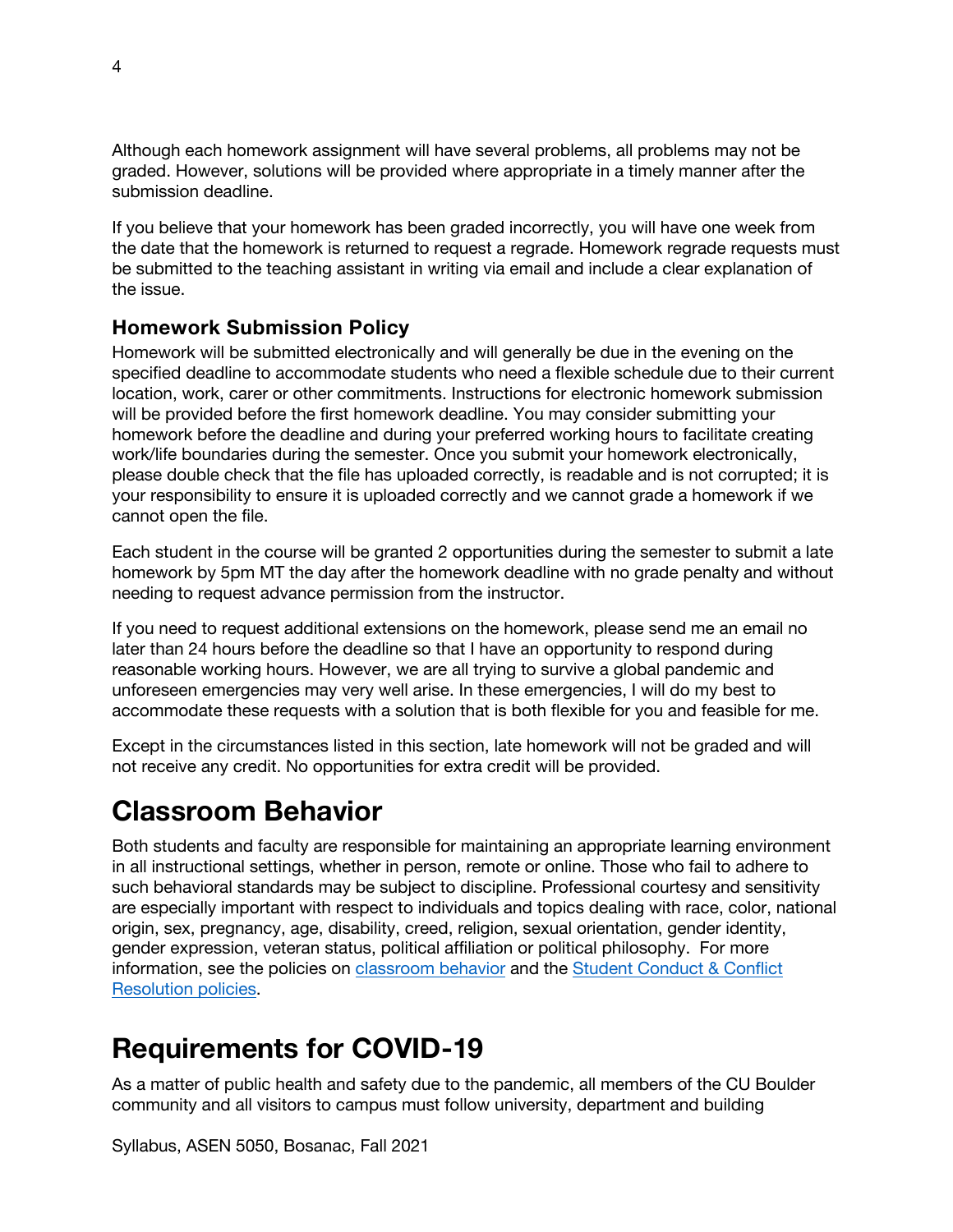requirements and all public health orders in place to reduce the risk of spreading infectious disease. Students who fail to adhere to these requirements will be asked to leave class, and students who do not leave class when asked or who refuse to comply with these requirements will be referred to Student Conduct and Conflict Resolution. For more information, see the policy on classroom behavior and the Student Code of Conduct. If you require accommodation because a disability prevents you from fulfilling these safety measures, please follow the steps in the "Accommodation for Disabilities" statement on this syllabus.

As of Aug. 13, 2021, CU Boulder has returned to requiring masks in classrooms and laboratories regardless of vaccination status. This requirement is a temporary precaution during the delta surge to supplement CU Boulder's COVID-19 vaccine requirement. Exemptions include individuals who cannot medically tolerate a face covering, as well as those who are hearing-impaired or otherwise disabled or who are communicating with someone who is hearing-impaired or otherwise disabled and where the ability to see the mouth is essential to communication. If you qualify for a mask-related accommodation, please follow the steps in the "Accommodation for Disabilities" statement on this syllabus. In addition, vaccinated instructional faculty who are engaged in an indoor instructional activity and are separated by at least 6 feet from the nearest person are exempt from wearing masks if they so choose.

Students who have tested positive for COVID-19, have symptoms of COVID-19, or have had close contact with someone who has tested positive for or had symptoms of COVID-19 must stay home.

Note: In this class, we do not have any in-person participation; however, if you are sick or quarantined, please let me know whenever you need any accommodations and/or extensions.

## **Accommodation for Disabilities**

If you qualify for accommodations because of a disability, please submit your accommodation letter from Disability Services to your faculty member in a timely manner so that your needs can be addressed. Disability Services determines accommodations based on documented disabilities in the academic environment. Information on requesting accommodations is located on the Disability Services website. Contact Disability Services at 303-492-8671 or dsinfo@colorado.edu for further assistance. If you have a temporary medical condition, see Temporary Medical Conditions on the Disability Services website.

## **Preferred Student Names and Pronouns**

CU Boulder recognizes that students' legal information doesn't always align with how they identify. Students may update their preferred names and pronouns via the student portal; those preferred names and pronouns are listed on instructors' class rosters. In the absence of such updates, the name that appears on the class roster is the student's legal name.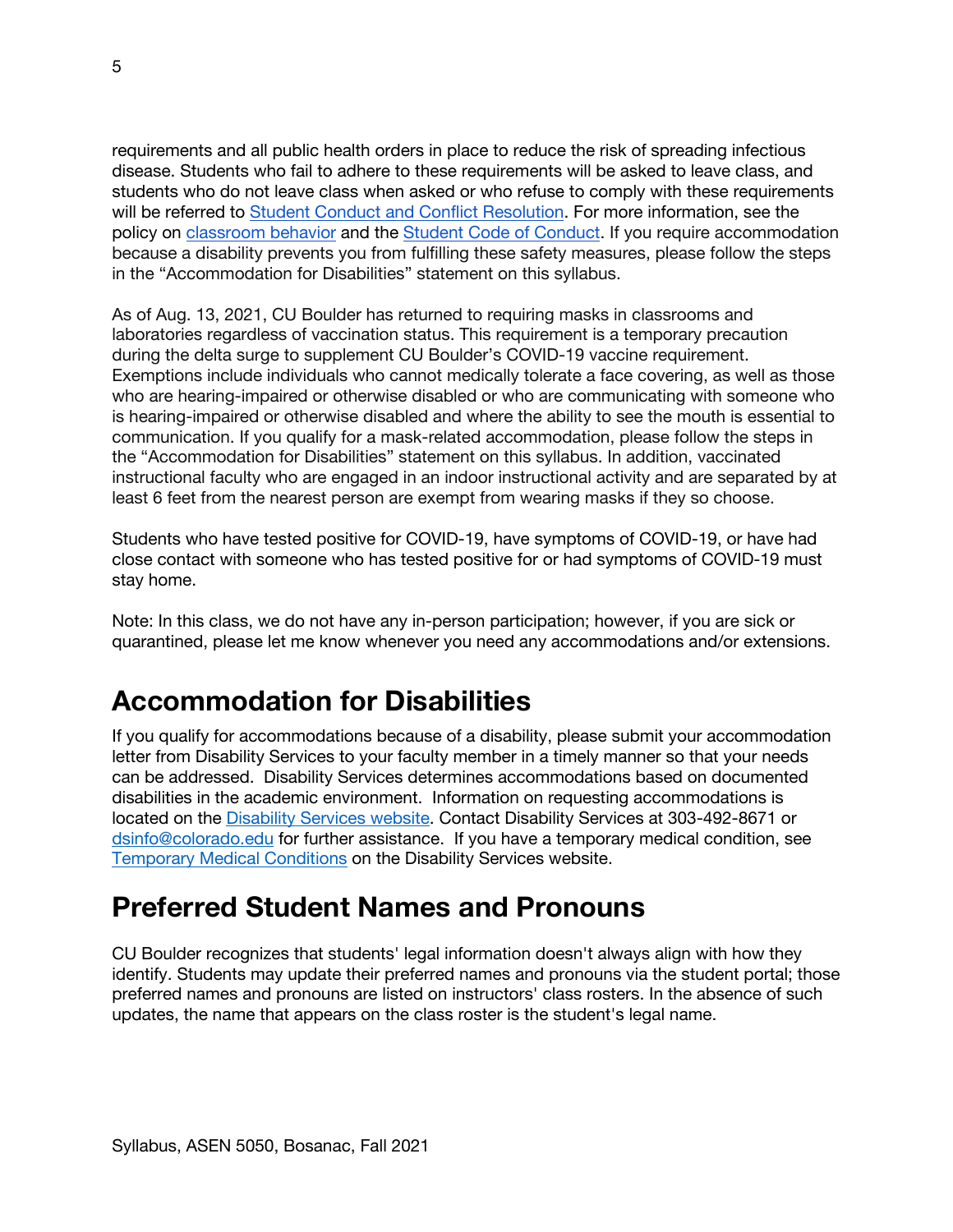# **Honor Code**

All students enrolled in a University of Colorado Boulder course are responsible for knowing and adhering to the Honor Code academic integrity policy. Violations of the Honor Code may include, but are not limited to: plagiarism, cheating, fabrication, lying, bribery, threat, unauthorized access to academic materials, clicker fraud, submitting the same or similar work in more than one course without permission from all course instructors involved, and aiding academic dishonesty. All incidents of academic misconduct will be reported to the Honor Code (honor@colorado.edu); 303-492-5550). Students found responsible for violating the academic integrity policy will be subject to nonacademic sanctions from the Honor Code as well as academic sanctions from the faculty member. Additional information regarding the Honor Code academic integrity policy can be found on the Honor Code website.

# **Sexual Misconduct, Discrimination, Harassment and/or Related Retaliation**

The University of Colorado Boulder (CU Boulder) is committed to fostering an inclusive and welcoming learning, working, and living environment. CU Boulder will not tolerate acts of sexual misconduct (harassment, exploitation, and assault), intimate partner violence (dating or domestic violence), stalking, or protected-class discrimination or harassment by or against members of our community. Individuals who believe they have been subject to misconduct or retaliatory actions for reporting a concern should contact the Office of Institutional Equity and Compliance (OIEC) at 303-492-2127 or email cureport@colorado.edu. Information about OIEC, university policies, reporting options, and the campus resources can be found on the OIEC website.

Please know that faculty and graduate instructors have a responsibility to inform OIEC when made aware of incidents of sexual misconduct, dating and domestic violence, stalking, discrimination, harassment and/or related retaliation, to ensure that individuals impacted receive information about their rights, support resources, and reporting options.

# **Religious Observances**

Campus policy regarding religious observances requires that faculty make every effort to deal reasonably and fairly with all students who, because of religious obligations, have conflicts with scheduled exams, assignments or required attendance. In this class, please provide me with a list of these conflicts in the first two weeks of the semester.

See the campus policy regarding religious observances for full details.